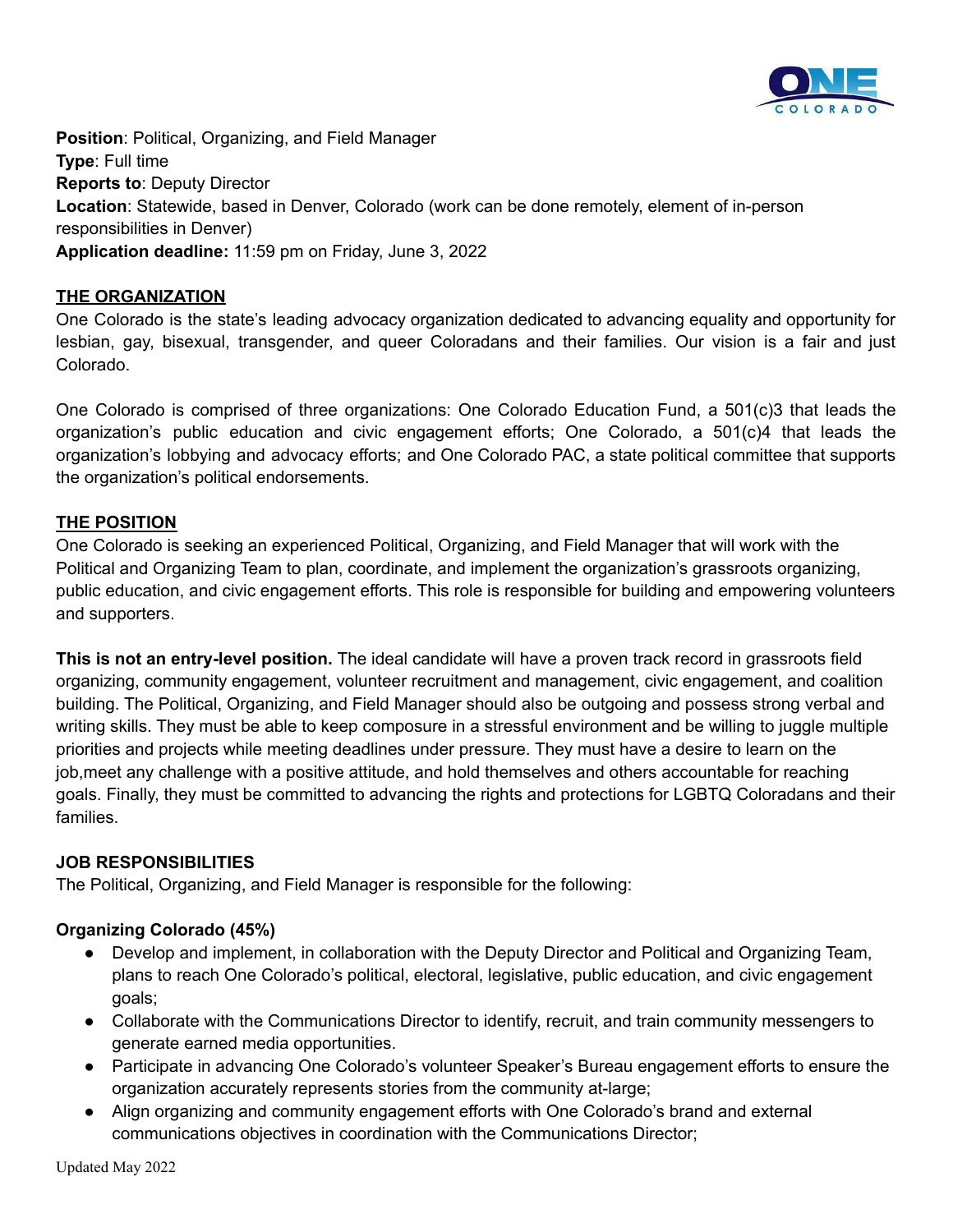

- Work with coalition partners to collaborate on programs and campaigns;
- Help to plan and implement One Colorado's organizing and public education events;
- Identify opportunities to engage, on a regular and consistent basis, in community and partner events.

### **Volunteer Recruitment and Management (25%)**

- Effectively identify, recruit, and manage One Colorado members, supporters, and political and organizing staff to achieve One Colorado's political, legislative, public education, and civic engagement goals;
- Plan and implement volunteer activities including, but not limited to, regular call nights, data entry, canvasses, and statewide tabling opportunities.

#### **Management (25%)**

- Oversee One Colorado's political and organizing program, including supervision of regional field organizers and interns;
- Participate in One Colorado events and fundraisers;
- Other duties as assigned.

#### **Data Management (5%)**

- Maintain supporter and voter data with a focus on optimizing data collection and timely entry.
- Coordinate with national, statewide, and local partners using available information and data to create a robust field organizing plan.

# **CANDIDATE PROFILE**

One Colorado is seeking a candidate who is results-focused, highly driven, possesses outstanding interpersonal communication skills, and is meticulously organized.

You should have:

- Interest in LGBTQ issues and passion for One Colorado's mission and vision;
- Personal commitment to advancing equality for LGBTQ Coloradans and their families through civic engagement;
- Demonstrated commitment to meeting a high bar and a record of working through obstacles to meet goals;
- The ability to engage easily and naturally with anyone and to work effectively with diverse allies, community members, volunteers, and colleagues;
- Experience using the Voter Activation Network (VAN), specifically with data entry, pulling lists, and creating virtual phone banks;
- Experience planning and implementing a comprehensive Get Out The Vote (GOTV) strategy which prioritizes engaging New American Majority (NAM) voters;
- A minimum of two years prior electoral, issue, or education campaign experience and/or two years of prior community organizing experience in Colorado;
- Proven experience managing staff and/or leading a team;
- Strong commitment to dismantling oppressive systems and building towards a more equitable and inclusive future;
- Familiarity with Colorado's political, LGBTQ, and/or progressive movements;